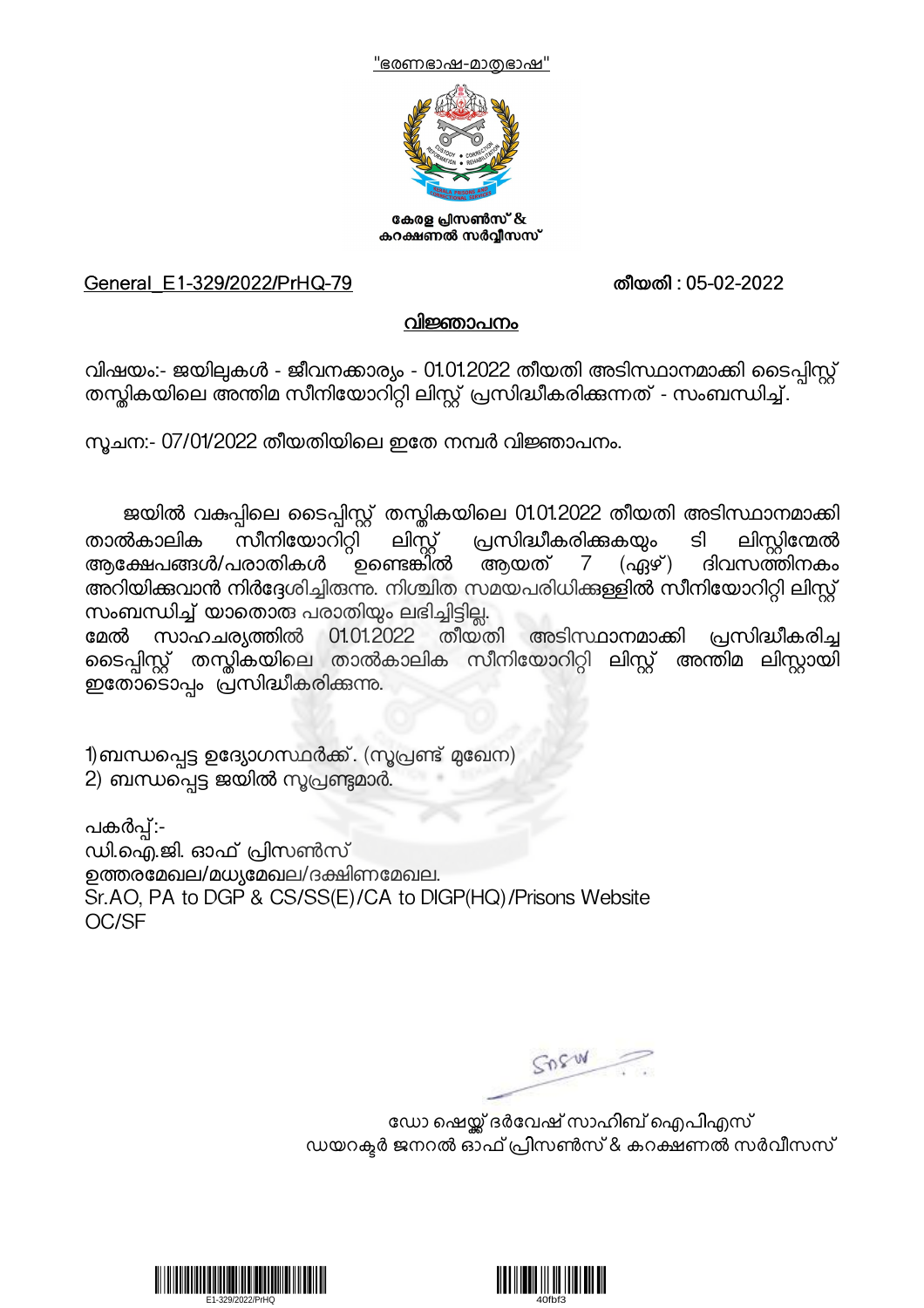

General\_E1-329/2022/PrHQ-153 Dated : 05-02-2022

## **FINAL SENIORITY LIST OF TYPISTS IN THE PRISONS DEPARTMENT AS ON 01/01/2022**

Sanctioned strength : 19 Nos. Fair Copy Superintendent : 1 No. Sel.Gr./Sr.Gr/UD/LD : 18 Nos Selection Grade Typist: 4 Nos. Senior Grade Typist: 4 U.D.Typists: 5 Nos L.D.Typists: 5 Nos. Supernumerary appointment - 1 No

| S1.<br>No. | Name, Designation & Present<br>Instituion                                      | Date of birth | Qualification                                                                                                                                            | Date of advice appointment                  | Date of<br>in Jail Dept. | Date of<br>appointment<br>to the present<br>post | Remarks |
|------------|--------------------------------------------------------------------------------|---------------|----------------------------------------------------------------------------------------------------------------------------------------------------------|---------------------------------------------|--------------------------|--------------------------------------------------|---------|
| l1         | T.K.Shobha,<br>Faircopy Superintendent,<br>Prisons Headquarters.               | 01/06/1968    | P.D.C., Typewriting English &<br>Malayalam (H) of K.G.T.E.                                                                                               | 06/02/2003                                  | 28/02/2003               | 07/10/2019                                       | Nil     |
| 2          | K.Pramod Kumar,<br>Selection Grade Typist,<br>DIG Office, Kozhikode.           | 16/05/1972    | B.Com (Co-operation),<br>Typewriting English (H) $&$<br>Malayalam (L) of K.G.T.E.                                                                        | 10/06/2004                                  | 14/07/2004               | 01/02/2011                                       | Nil     |
| 3          | S.Thara,<br>Selection Grade Typist,<br>Prisons Headquarters                    | 21/04/1970    | P.D.C., Typewriting English (H)<br>& Malayalam (L) of K.G.T.E.,<br>Computer Data Entry & Console<br>Operation Course, Diploma in<br>Commercial Practice. | 10/04/2008                                  | 09/06/2008               | 01/04/2011                                       | Nil     |
| 4          | P.K.Vinod,<br>Selection Gr. Typist,<br>Central Prison, Kannur                  | 31/05/1971    | B.A, Typewriting English &<br>Malayalam (L), Computer<br>Wordprocessing of K.G.T.E.                                                                      | 19/04/2008                                  | 11/06/2008               | 19/04/2017                                       | Nil     |
| 5          | Thabina K.Jacob,<br>Selection Gr.Typist,<br>Central Prison, Viyyur             | 25/04/1974    | B.Com, Typewriting English &<br>Malayalam (L), Computer<br>Wordprocessing of K.G.T.E.                                                                    | 22/05/2008                                  | 18/07/2008               | 07/10/2019                                       | Nil     |
| 6          | Beena.P.,<br>Senior Gr.Typist,<br>Open Prison, Cheemeni.                       | 16/05/1978    | Typewriting English &<br>Malayalam (L), Computer<br>Wordprocessing of K.G.T.E.                                                                           | 10/07/2008                                  | 14/08/2008               | 01/04/2016                                       | Nil     |
| 17         | Jamiah Beegum.K.J.,<br>Senior Gr.Typist,<br>Women's Prison, Kannur             | 31/05/1982    | SSLC, P.D.C., Typewriting<br>English & Malayalam (H),<br>Computer Wordprocessing of<br>K.G.T.E.                                                          | 07/02/2009                                  | 11/03/2009               | 01/04/2016                                       | Nil     |
| 8          | Santhosh Kumar.G,<br>Senior Gr. Typist, Central<br>Prison, Thiruvananthapuram. | 20/05/1970    | SSLC, Proficiency Certificate in<br>Typing, MS Office (Ex-Service)<br>15 years service as clerk in<br>military.                                          | 08/04/2009                                  | 25/05/2009               | 19/04/2017                                       | Nil     |
| 19         | Sandeep K.P.,<br>Senior Gr. Typist,<br>SICA, Thiruvananthapuram                | 08/05/1978    | SSLC, Typewriting English &<br>Malayalam (L), Computer<br>Wordprocessing.                                                                                | 27/06/2009                                  | 17/07/2009               | 07/10/2019                                       | Nil     |
| 10         | Reshma K.S.,<br>UD.Typist,<br>District Jail, Ernakulam                         | 08/05/1989    | SSLC, Diploma in Commercial<br>Practice                                                                                                                  | 25/08/2012                                  | 19/10/2012               | 26/05/2016                                       | Nil     |
| 11         | Divya N.S.,<br>UD Typist,<br>Prisons Headquarters                              | 19/05/1983    | PDC, Diploma in Commercial<br>Practice, Computer<br>Wordprocessing.                                                                                      | 07/09/2012                                  | 29/10/2012               | 20/08/2016                                       | Nil     |
| 12         | Sunija.P.P.,<br>UD Typist,<br>Prisons Headquarters                             | 25/05/1976    | BA, Typewriting English (H),<br>Malayalam (H), Computer Word<br>Processing (H), DTP                                                                      | 26/12/2012                                  | 28/01/2013               | 19/04/2017                                       | Nil     |
| 13         | Shahna.P.M.,<br>UD Typist,                                                     |               | PDC, Diploma in Shorthand $&$<br>07/01/1982 Typewriting, Computer Word                                                                                   | 19/02/2013<br>TII II OOI TUITEII ITTI JUTTI |                          | 12/03/2013   19/04/2017                          | Nil     |

E1-329/2022/PrHQ be65d4